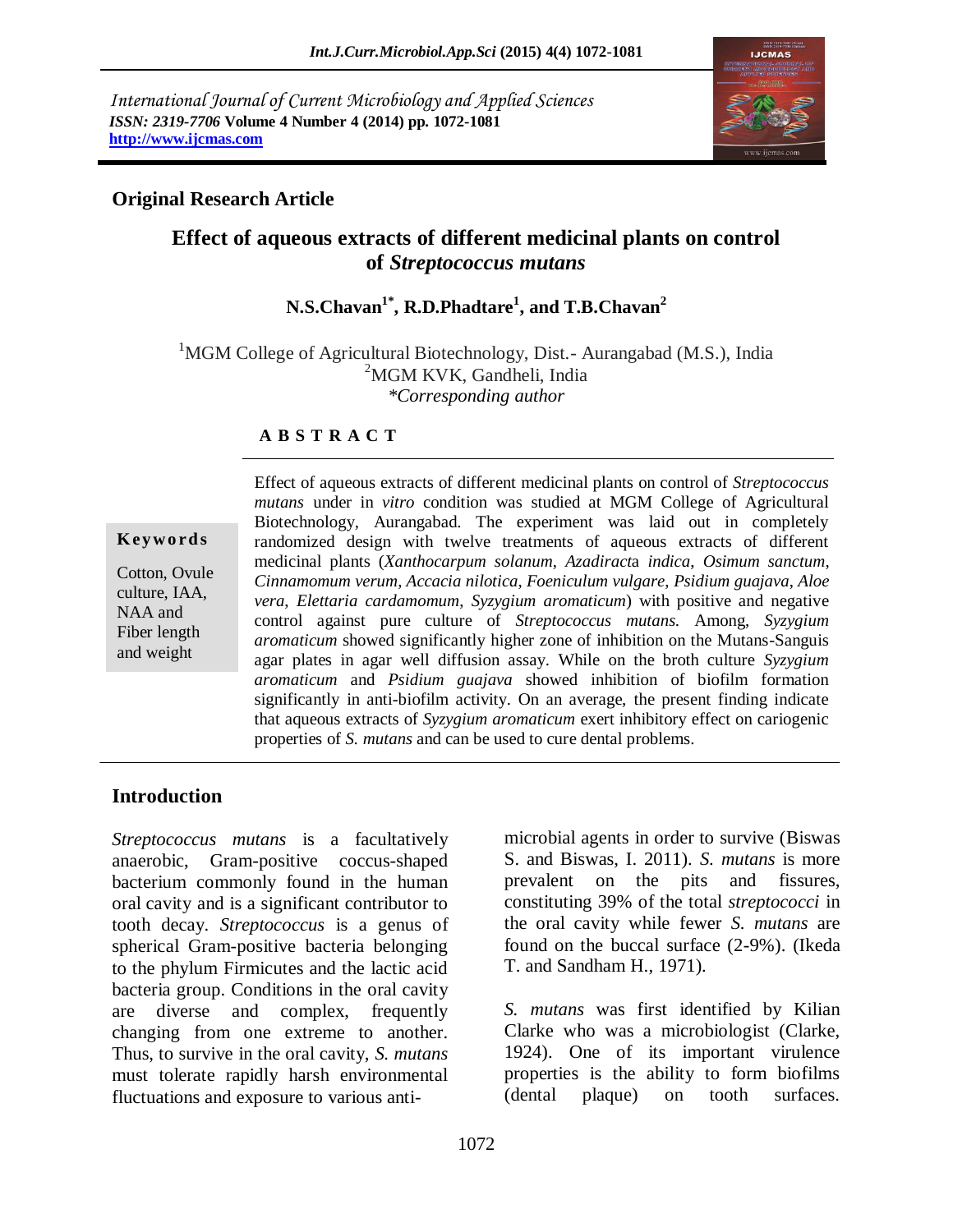Eradication of such biofilms is extremely difficult agent of human dental caries. (Kunze *et al*, 2010) The break-down of lactic acid formed due to high levels of sugar are consumed, proceeds much more rapidly compared with other bacteria (Hamada and Slade 1980). The metabolism takes place in both neutral and acid environments, with continuing activity at low pH values (Köhler *et al*. 1995).

Extracellular polysaccharides are also produced during the course of enzymatic reactions. Their stickiness favours the adherence of bacteria on tooth surfaces, which enables them to settle on even very smooth surfaces (Koga *et al*. 1986). Given their numerous reception sites for microorganisms, polysaccharides also promote the cross linkage and multiplication of plaque. Moreover, their insolubility in water hampers the natural protective effect of saliva. Intracellular polysaccharides ensure bacterial survival during lownutrition intervals, and are used by the bacteria to produce further acids (Hamada and Slade 1980). They trigger the process that leads to initial mineral loss and that enables bacteria to penetrate the tooth structure (Burne 1997).

It has been well documented that traditional medicinal plants confer considerable antibacterial activity against various microorganisms. Here, the experiment was conducted with the variety of medicinal plant extracts such as Kantkari (*Xanthocarpum solanum*), Neem (*Azadiract*a *indica*), Basil (*Osimum sanctum*), Cinnamon (*Cinnamomum verum*), Babool (*Accacia nilotica*), Fennel seed (*Foeniculum vulgare*), Guava (*Psidium guajava*), Korphad (*Aloe vera*), Cardamom (*Elettaria cardamomum*), Clove (*Syzygium aromaticum*). (Kumar D. and Sidhu P., 2003)

Neem (*Azardirachta indica)* is referred to as the village pharmacy in India because of its ability to cure many disorders ranging from bad teeth and bed bugs to ulcers and malaria. Neem is of particular interest to the field of dentistry for it has a long history treating teeth and gum problems. Cinnamom (*Cinnamomum verum*) is used internally as Cassia oil contains 80- 90 % cinnamaldehyde, used mainly in medicine, foods and cosmetics. Various parts such as the fruits, oil, inner bark and leafy twigs of cinnamon are used. The inner bark is a pungent, sweet, hot herb that treats many diseases. Babool (*Accacia nilotica*) which has long been used for the treatment of skin, sexual, stomach and tooth problems .It has been proved as effective medicine in treatment of malaria, sore throat (aerial part) and toothache. Also, seeds of Kantkari (*Solanum Xanthocarpum*) were used to prepare extracts to check antimicrobial activity. (Kumar D. and Sidhu P., 2003)

Korphad (*Aloe vera*) is a medicinal plant with anti-inflammatory, antimicrobial, antidiabetic and immune-boosting properties. The mucilaginous tissue has traditionally been used for treatment of digestive tract disorders, sunburn and wounds. The pharmacological actions of Aloe vera gel as studied *in vitro* and *in vivo* include anti-inflammatory, antibacterial, antioxidant, immune-boosting and hypoglycemic properties (Fani M. and Kohanteb J., 2011)

Tulsi (*Ocimum sanctum*) leaves are quite effective for the ulcer and infections in the mouth. It is also useful in pyorrhea and other gum disorders. The anti-inflammatory and anti-infectious properties of tulsi make it a powerful treatment for gum disease. In southern Nigeria the twigs of guava (*Psidium guajava*) are used as chew sticks and the presence of bioactive compounds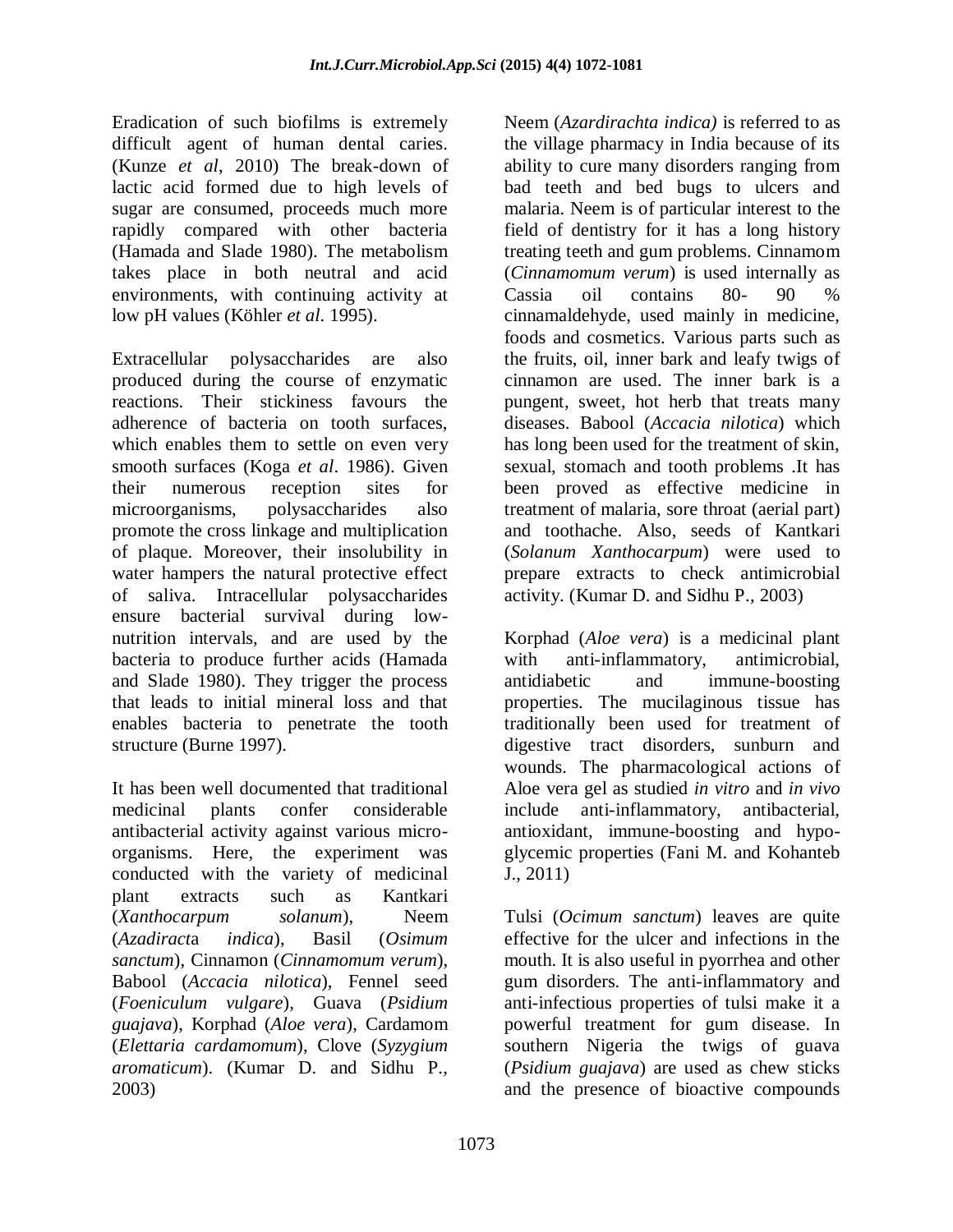comprised of saponins, tannins, flavonoids, alkaloids is responsible for their effectiveness. (Kukreja B. and Dodwal V., 2012)

Clove (*Sygium aromaticum*) is a dried, unopened inflorescence of clove tree, which contains 20%essential oil. Cloves are highly pungent due to presence of eugenol which is reported to have strong anti-fungal and antiinflammatory activities, and has been used in dentistry as an abundant. It can be produced by distillation to yield essential oil. Cloves' buds have been regarded as safe when taken orally to disinfect root canals, temporary fillings and as an oral anesthetic. Eugenol is a chemical compound present in cloves and is known to inhibit growth of bacteria. It is a natural antibiotic with broad antimicrobial activities against grampositive, gram-negative, acid-fast bacteria, as well as fungi. (Rahim Z., 2005)

To solve the problem of dental caries and find out a substance which can be used to reduce or eradicate *Streptococcus mutans* with least amount of side effects, the research work entitled "Effect of aqueous extracts of different medicinal plants on control of *Streptococcus mutans*" has been planned with following objectives. To Formulate aqueous extracts from selected plant. To Study the effect of medicinal plant extract on inhibition of *S. mutans*. To Study the biofilm inhibition ability of medicinal plant aqueous extract.

## **Materials and Methods**

## **Procurement of plant material**

The fresh plant material of Kantkari (*Solanum xanthocarpum*), Neem (*Azadiracta indica*), Basil (*Osimum sanctum*), Cinnamon (*Cinnamomum verum*), Babool (*Accacia nilotica*), Fennel seed (*Foeniculum vulgare*), Guava (*Psidium guajava*), Korphad (*Aloe vera*), Cardamon (*Elettaria cardamomum*), Clove (*Sygium aromaticum*) were collected from the local market and field. (Mohammed N., 2012).

| Table 3.1:- List of plant material selected for |  |  |  |  |  |
|-------------------------------------------------|--|--|--|--|--|
| study                                           |  |  |  |  |  |
|                                                 |  |  |  |  |  |

| <b>Treatment</b> | <b>Aqueous extracts</b>                            |  |  |  |  |  |
|------------------|----------------------------------------------------|--|--|--|--|--|
| $\mathbf{T_0}$   | Distilled water                                    |  |  |  |  |  |
| $T_1$            | Absolute ethanol                                   |  |  |  |  |  |
| T <sub>2</sub>   | Aqueous seed extract<br>of<br>Solanum Xanthocarpum |  |  |  |  |  |
| $T_3$            | of<br>Aqueous seed extract<br>Elettaria cardamomum |  |  |  |  |  |
| T <sub>4</sub>   | of<br>Aqueous seed extract<br>Foeniculum vulgare   |  |  |  |  |  |
| $\mathbf{T}_5$   | of<br>Aqueous bark extract<br>Cinnamomum verum     |  |  |  |  |  |
| $T_6$            | of<br>Aqueous bud extract<br>Syzygium aromaticum   |  |  |  |  |  |
| $T_7$            | Aqueous leaf extract<br>of<br>Osimum sanctum       |  |  |  |  |  |
| $T_8$            | Aqueous leaf extract of <i>Aloe</i><br>vera        |  |  |  |  |  |
| T <sub>9</sub>   | Aqueous twig extract<br>of<br>Azardirachta indica  |  |  |  |  |  |
| $T_{10}$         | of<br>Aqueous twig extract<br>Psidium guajava      |  |  |  |  |  |
| $\bf T_{11}$     | Aqueous twig extract<br>of<br>Accacia nilotica     |  |  |  |  |  |

## **Preparation of aqueous extracts:**

The plant material was dried in shade for 3-4 days and powdered with the help of grinder. 10gm powder of each plant material was mixed with 100ml distilled water. The mixture was then heated slowly to 90˚C for an hour & filtered through several layers of Whatman filter paper. This filtrate was concentrated to 1/5 of the original volume by evaporation in shaded condition and stored at 4˚C. (Mohammed N., 2012)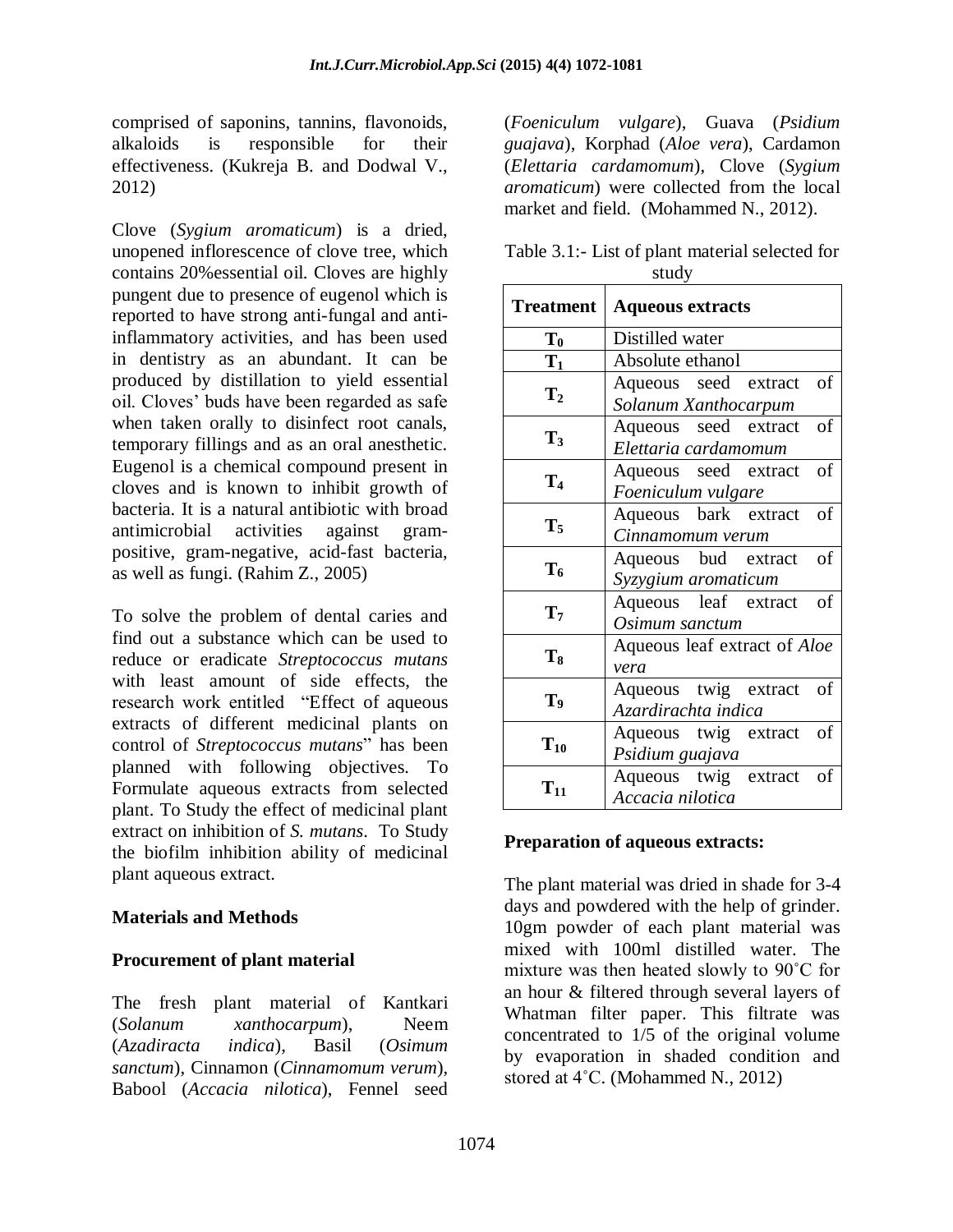## **Media Preparation**

#### **Preparation of MSB agar medium:**

The MSB Agar (mitis-salivarius-bacitracin) medium is usually used for the isolation of *Streptococcus mutans*. Although it is considered as a selective culture medium for this micro-organism, *S. mutans* recovery in this medium is much lower than Mitis Salivarius agar. Because the number of *S. mutans* in saliva is used for estimating caries risk and activity from a microbiological stand point. (Annan *et al*, 1997)

| Table.3.2 Mitis-Salivarius-Bacitracin Agar |  |
|--------------------------------------------|--|
|--------------------------------------------|--|

| Sr.            | <b>Constituents</b>      | <b>Amount</b> |
|----------------|--------------------------|---------------|
| no.            |                          | (gm/lit)      |
| 1              | Sucrose                  | 50            |
| $\overline{2}$ | Enzymatic digest<br>οf   | 10            |
|                | protein                  |               |
| 3              | Proteose Peptone         | 10            |
| $\overline{4}$ | Dipotassium Phosphate    | 4             |
| $\overline{5}$ | Dextrose                 | 1             |
| 6              | <b>Trypan Blue</b>       | 0.08          |
| $\overline{7}$ | <b>Crystal Violet</b>    | 0.80          |
| 8              | Agar                     | 15            |
| 9              | Potassium<br>Tellurite   | 10ml          |
|                | (1%)                     |               |
| 10             | Bacitracin               | 2,00,000      |
|                |                          | units         |
| 11             | $pH$ (at $25^{\circ}$ C) | 7.0           |

The above concentration was mixed with distilled water except K-tellurite and bacitracin, plugged well and autoclaved the medium at  $121^0C$  (15 psi) for 15 min. Ktellurite and bacitracin were added to the medium after lowering the temperature to  $45-55^{\circ}$ C and mixed well.

## **Preparation of Mutans-Sanguis agar medium**

For the differentiation of *S.mutans* and *S. sanguis* strains of mutans group, MS agar was used. It was found easy to grow and handle the pure culture of *S.mutans* for further activity (Atlas R., 1997).

The given concentration was mixed with distilled water and autoclaved the medium at  $121^0C$  (15 psi) for 15 min. In this case Ktellurite and bacitracin were not added to the medium to achieve stress less growth of bacteria on the plates.

| Sr.            | <b>Constituents</b>           | <b>Amount</b> |
|----------------|-------------------------------|---------------|
| no.            |                               | (gm/lit)      |
| 1              | Casein<br>Enzymic             | 15            |
|                | Hydrolysate                   |               |
| $\overline{2}$ | <b>Yeast Extract</b>          | 5             |
| $\overline{3}$ | L-Cystine                     | 0.200         |
| $\overline{4}$ | Sodium Sulphite               | 0.100         |
| 5              | Sodium Chloride               |               |
| 6              | Disodium Phosphate            | 0.800         |
| 7              | Sodium Bicarbonate            | 2             |
| 8              | Sodium Acetate                | 12            |
| 9              | Sucrose                       | 50            |
| 10             | Agar                          | 15            |
| 11             | $pH$ (at $25^{\circ}$ C)      | 7.3           |
| $\sqrt{1}$     | $\mathbf{D}$ 100 $\mathbf{D}$ |               |

(Atlas R., 1997)

#### **Isolation of pure culture**

The bacteria firstly isolated from saliva in saline (0.87% NaCl) and cultured on nutrient broth at 37°C for 18-24 h. Secondly, MSB medium was sub-cultured with white coloured sticky colonies from nutrient agar plates and incubated at 37ºC for 24 h. from which *S. mutans* was identified by different biochemical tests and its morphology by Grams staining method (Najah M., 2012). *S. mutans* culture was prepared on MS agar medium in test tubes and kept as pure culture at refrigerator for further activity.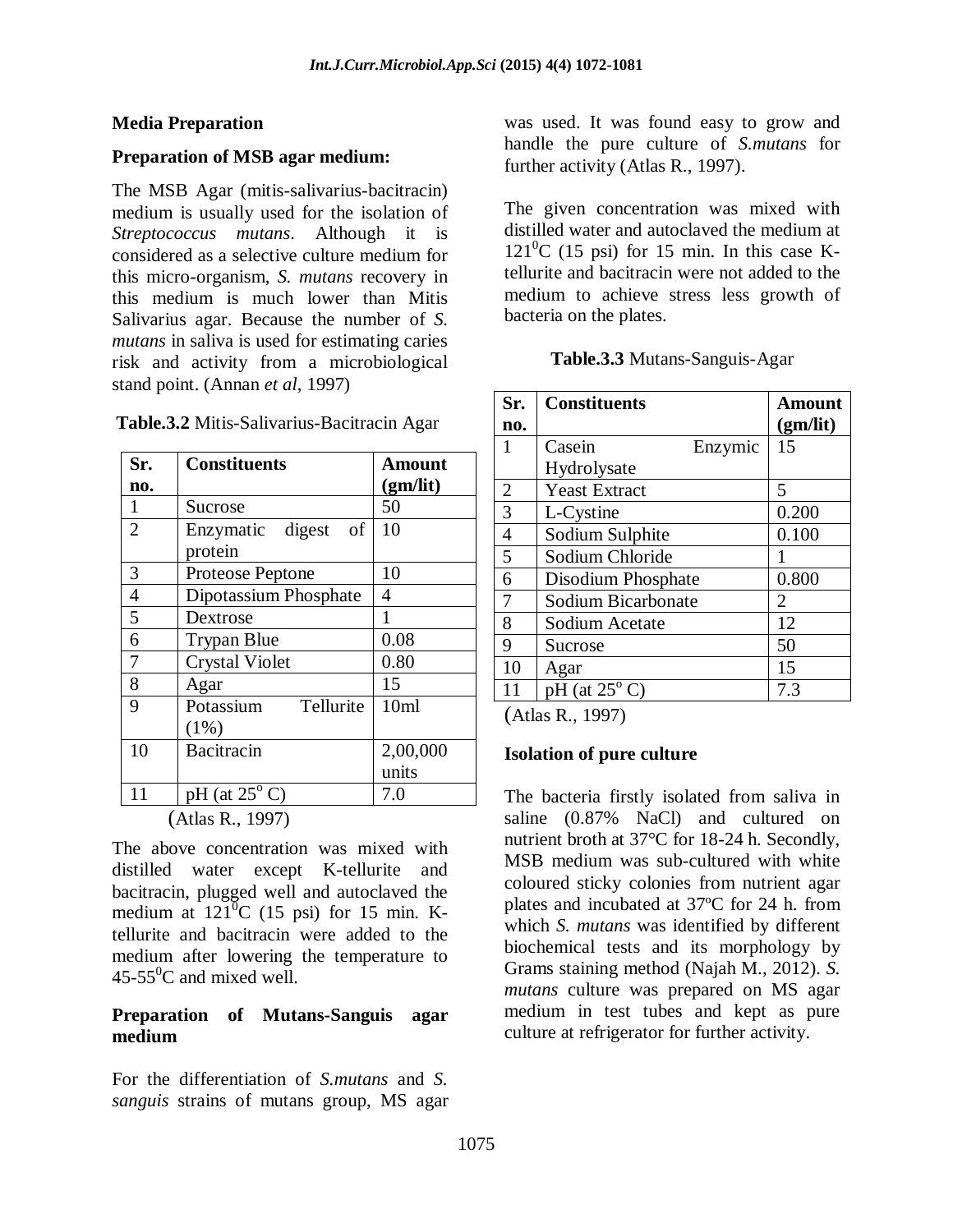#### **Biochemical Tests**

**Table.3.4** Biochemical tests for *Streptococcus mutans*.

| Tests                                                          | <b>Operating</b>                                                                                                                                                                                                                                                                                                 | <b>Probable</b>                                                                                                                                             |  |  |  |
|----------------------------------------------------------------|------------------------------------------------------------------------------------------------------------------------------------------------------------------------------------------------------------------------------------------------------------------------------------------------------------------|-------------------------------------------------------------------------------------------------------------------------------------------------------------|--|--|--|
|                                                                | instruction                                                                                                                                                                                                                                                                                                      | <b>Results</b>                                                                                                                                              |  |  |  |
| Gram<br>Staining                                               | Prepare a smear on a<br>clean slide. Take few<br>drops of crystal violet,<br>wait for 1 min. and<br>wash with d/w. Flood<br>with Gram's iodine<br>for 1 min. Wash with<br>Gram's<br>decolourizer<br>till iodine<br>colour<br>disappears. Then take<br>2-3 drops of safranin<br>and wash with d/w<br>after 1 min. | Violet<br>coloured<br>colonies<br>indicate<br>S.mutans as it<br>is.<br>Gram<br>a<br>positive<br>bacteria.<br>Check purity.                                  |  |  |  |
| <b>Motility Test</b>                                           | Stab with<br>needle<br>a<br>straight in and straight<br>out of the center of the<br>tube half way down.<br>Incubate for 24 hours<br>at 37 $\mathrm{^{\circ}C}$ in CO <sub>2</sub>                                                                                                                                | Motile<br>organisms<br>have obvious<br>growth away<br>from<br>inoculation<br>Non-<br>area:<br>motile<br>organisms<br>grow only<br>in<br>inoculation<br>area |  |  |  |
| <b>Catalase Test</b>                                           | Transfer<br>well-<br>a<br>isolated colony to a<br>clean slide & add 1<br>drop of $3\%$ $H_2O_2$ Do<br>not reverse the order<br>&.<br>do<br>mix.<br>not<br>Observe<br>for<br>immediate<br>bubble<br>formation.                                                                                                    | <b>Bubble</b><br>formation<br>should<br>occur<br>when test<br><i>is</i><br>positive.<br>S.<br>is<br>mutans<br>catalase<br>negative.                         |  |  |  |
| <b>Mannitol Test</b><br>(Carbohydrate<br>Fermentation<br>Test) | Prepare Mannitol Salt<br>Agar and spread the<br>colonies over it.                                                                                                                                                                                                                                                | Mannitol<br>utilizing<br>organisms turn<br>the<br>red<br>medium<br>to<br>yellow.                                                                            |  |  |  |
| Resistance                                                     | Add bacitracin to the<br>media<br>as a<br>S.mutans<br>shows<br>resistance<br>to<br>the antibiotic.                                                                                                                                                                                                               | All<br>types<br>of<br>bacteria<br>are<br>inhibited other<br>than S.mutans.                                                                                  |  |  |  |

<sup>(</sup>Whiley and Beighton, 1998)

#### **Antibacterial Assay**

Antibacterial activity of the extracts was determined using the agar well diffusion assay method (Perez et al., 1990). Overnight grown culture of *Streptococcus mutans* was spread on the agar surface using sterile spreader. Agar wells of 0.5cm diameter were prepared with the help of stainless steel cork borer. The wells in each plate were loaded with 50 µl of aqueous extracts of selected medicinal plants. Distilled water and ethanol were kept as negative and positive controls respectively. The plates were incubated at for  $37^{\circ}$ C 24 hr. All the tests were repeated in triplicates. The antibacterial activity is noted on the basis of diameter of zone of inhibition with the help of zonal scale, which was measured at cross-angles after 24 hr of incubation (Kumar D. and Sidhu P., 2003).

#### **Antibiofilm Assay**

A qualitative assessment of biofilm formation was determined by tube method. Mutans-Sanguis broth supplemented with sucrose was inoculated with loopful of microorganism from overnight culture plates and desired plants extract in different test tubes and then incubated for 24 hours at 37°C. The tubes were decanted and washed with PBS (pH 7.3) and dried tubes were stained with crystal violet (0.1%). Excess stain was removed and tubes were washed with deionized water. Tubes were than dried in inverted position and observed for biofilm formation. Biofilm formation was considered positive when a visible film on wall and bottom of the tube. Experiments were performed in triplicate. (Pieri et al, 2012).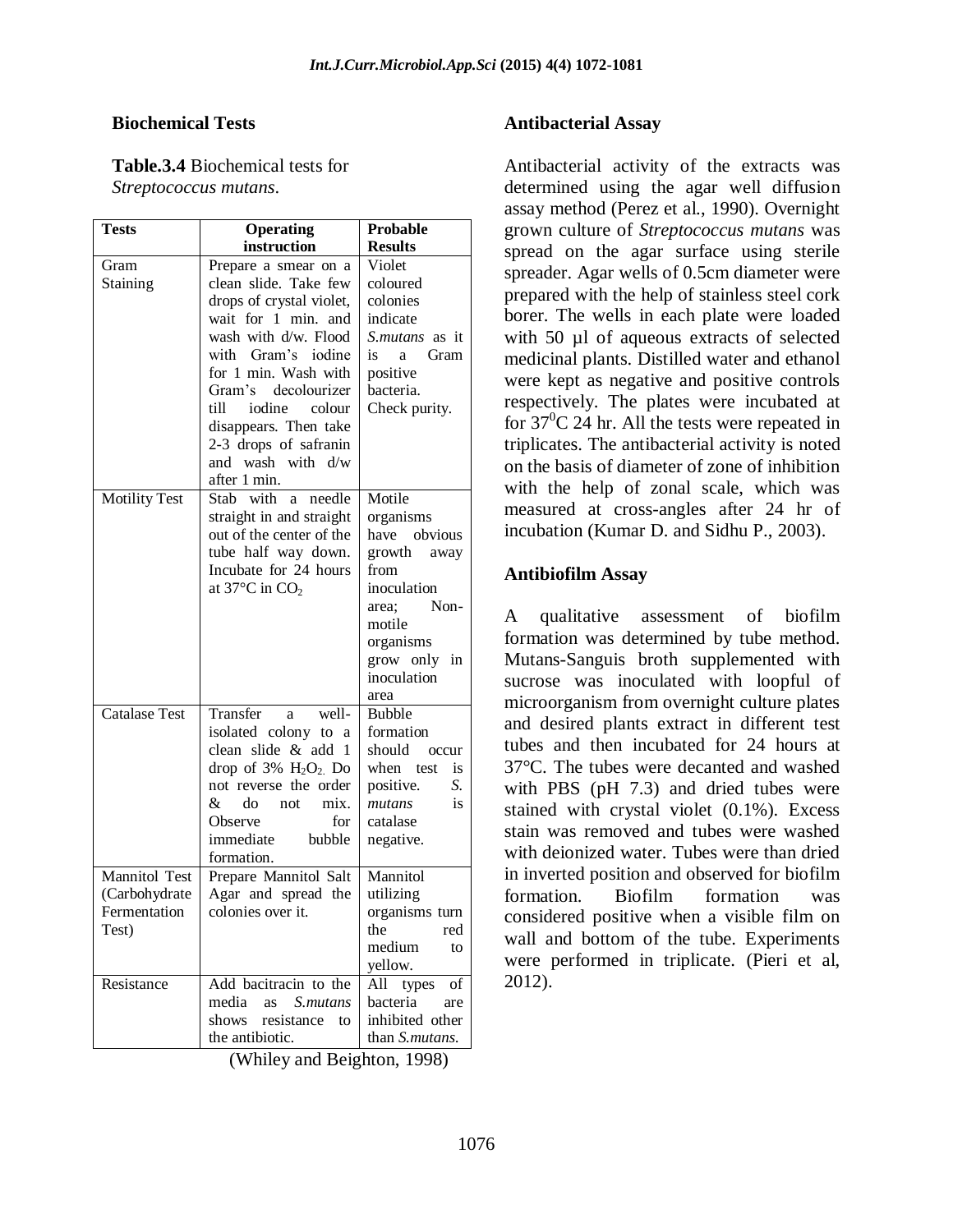## **Results and Discussion**

## **Biochemical Tests**

The results of bacterial identification were observed by using the microscopical examination and biochemical tests, where in the microscopical examination the colonies of *Streptococcus mutans* were found spherical, positive gram staining cocci, arranged in pairs, having short chains with capsule, non- spore forming and non-motile.

## **Effect of different aqueous plant extracts on growth of** *S.mutans*

The effect of aqueous extracts of *Solanum xanthocarpum, Elettaria cardamomum, Foeniculum vulgare, Cinnamomum verum, Sygium aromaticum, Osimum sanctum, Aloe vera, Azadiracta indica, Psidium guajava* and *Accacia nilotica* on *Streptococcus mutans* is tabulated in table 4.2.

Data presented in Table 4.2 revealed that zone of inhibition of *S.mutans* was influenced significantly due to different aqueous extracts of medicinal plants. *Sygium aromaticum* resulted widest zone of inhibition for *S. mutans* (29 mm) and was found significantly superior over rest of the treatments. *Psidium guajava* (15mm), absolute ethanol (14.33mm), *Accacia nilotica* (12.33mm), *Solanum xanthocarpum* (11.33mm) and *Cinnamomum verum* (11.33mm) did not differ significantly and recorded higher zone of inhibition over *Azadiracta indica, Osimum sanctum, Elettaria cardamomum, Foeniculum vulgare, Aloe vera* and the negative control. It is interesting to note that lower antimicrobial activity was seen in Neem extract which is traditionally used to keep oral hygiene. But, *Azadiracta indica*  was observed at par with *Psidium guajava,* absolute ethanol, *Accacia nilotica*, *Solanum xanthocarpum* and *Cinnamomum verum* thus can be measured as significant treatment.

However, remaining medicinal plant extracts, such as *Osimum sanctum, Elettaria cardamomum, Foeniculum vulgare, Aloe vera* and the negative control i.e. D/W were at par with each other in inhibition of *S.mutans* with the least zone of 1, 0.9, 0.8, 0.8, 0.4 respectively and proved significantly inferior as compare to rest of the treatments in regarding clear zone. *Sygium aromaticum* was found effective in inhibition of *S. mutans* as it contain eugenol which is an antimicrobial agent.

**Table 4.1** Result of Biochemical test of *S. mutans*

| Sr. | <b>Tests</b>         | <b>Observations</b>        | <b>Result</b> |
|-----|----------------------|----------------------------|---------------|
| no. |                      |                            |               |
| 1   | Gram's Staining      | Violet coloured            | $^{+}$        |
|     |                      | cocci, arranged            |               |
|     |                      | in pair, short to          |               |
|     |                      | medium chains              |               |
|     |                      | with capsules.             |               |
| 2   | <b>Motility Test</b> | Non-motile                 |               |
| 3   | <b>Catalase Test</b> | <b>Bubble</b>              |               |
|     |                      | formation<br>did           |               |
|     |                      | not occur.                 |               |
| 4   | Mannitol Test        | Colour<br>change           | $^{+}$        |
|     | (Carbohydrate)       | was observed               |               |
|     | FermentationTest)    | from red to                |               |
|     |                      | yellow.                    |               |
| 5   | Resistance           | <i>S.mutans</i>            | $^{+}$        |
|     | (Bacitracin)         | showed                     |               |
|     |                      | resistance to the          |               |
|     |                      | antibiotic used            |               |
|     |                      | and formed an              |               |
|     |                      | even lawn<br><sub>on</sub> |               |
|     |                      | the agar plate.            |               |

## **Antibiofilm Assay**

Tubes were examined and the amount of biofilm formation was scored as 0-absent, 1 weak, 2-moderate or 3-strong. Data presented in Table 4.3 indicated that positive and negative control had performed significant role of eradication of biofilm formed due to growth of *S.mutans.* Here,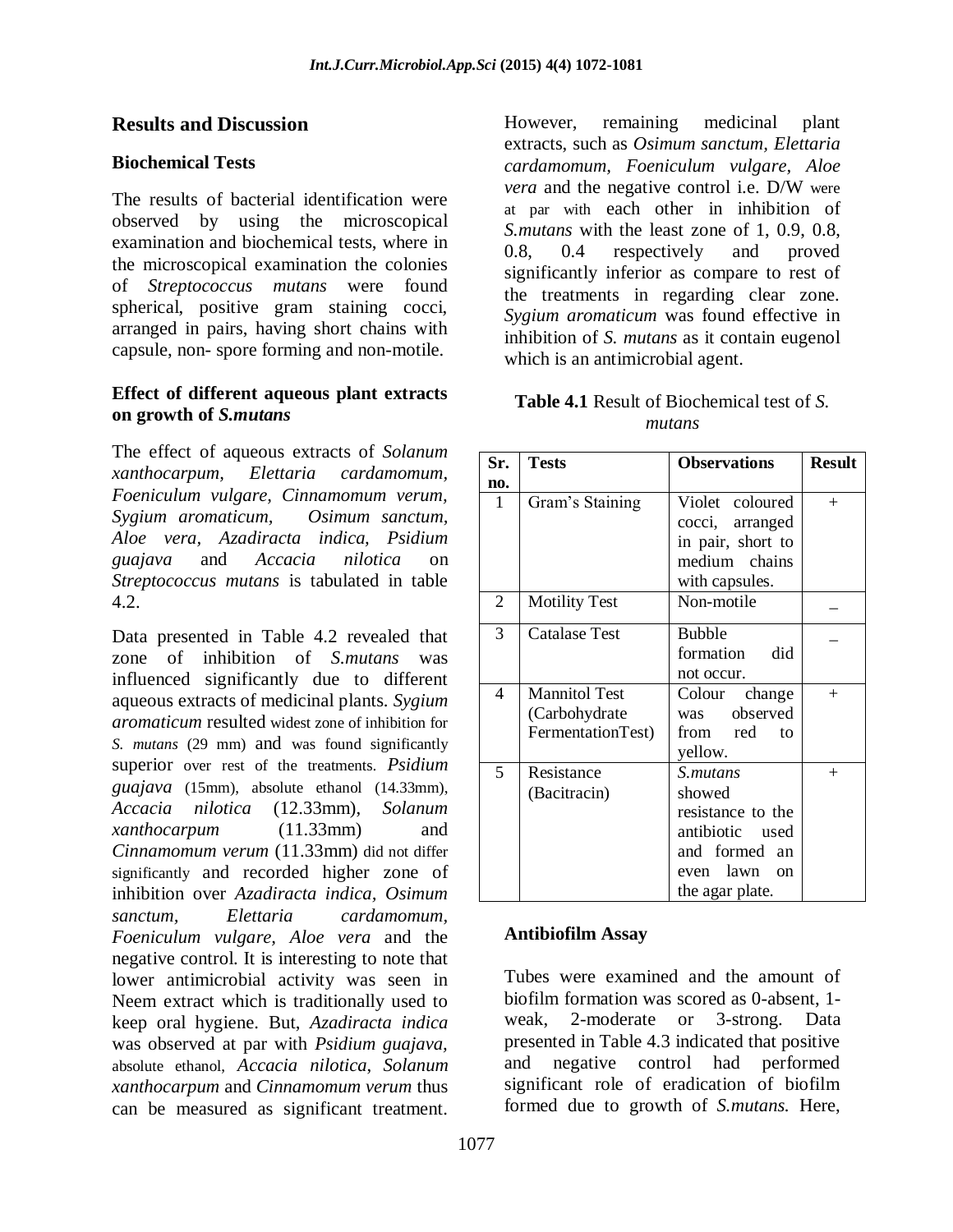again *Sygium aromaticum* showed best inhibitory effect over control of biofilm when compared to absolute ethanol followed by *Psidium guajava* and *Accacia nilotica.*  Strong biofilms were observed on the tubes having plant extracts of *Osimum sanctum, Aloe vera* and *Elettaria cardamomum* while *Foeniculum vulgare* can be concluded as moderate one.

Present investigation entitled "Effect of aqueous extracts of different medicinal plants on control of *Streptococcus mutans*" was carried out *in vitro* conditions during Nov 2012 to April 2013 in Biochemistry and Molecular Biology Laboratory of MGM College of Agricultural Biotechnology, Aurangabad. Experiment was laid out in Completely Randomized Design with twelve treatments (positive control, negative control and medicinal plant extracts with same volume) and three replications.

| <b>Table.4.2</b> Effect of different aqueous plant |
|----------------------------------------------------|
| extracts on growth of <i>S.mutans</i>              |

| <b>Treatment</b><br>(Plant extract) | Zone of<br>inhibition                                                                       |
|-------------------------------------|---------------------------------------------------------------------------------------------|
|                                     | $(in \, mm)$<br>00.40                                                                       |
|                                     | 14.33                                                                                       |
| ethanol)                            |                                                                                             |
| Solanum                             | 11.33                                                                                       |
| xanthocarpum                        |                                                                                             |
| Elettaria                           | 00.90                                                                                       |
| cardamomum                          |                                                                                             |
| Foeniculum                          | 00.70                                                                                       |
| vulgare                             |                                                                                             |
| Cinnamomum                          | 11.33                                                                                       |
| verum                               |                                                                                             |
| Sygium                              | 29.00                                                                                       |
| aromaticum                          |                                                                                             |
| Osimum sanctum                      | 01.00                                                                                       |
| Aloe vera                           | 00.70                                                                                       |
| Azadiracta indica                   | 09.33                                                                                       |
|                                     | 15.00                                                                                       |
| Accacia nilotica                    | 12.33                                                                                       |
|                                     | Control (D/W)<br>Control (absolute<br>Psidium guajava<br>$C$ $\Gamma$<br>$1.202$ CD $1.165$ |

Aqueous extracts of different medicinal plants were prepared for the antibacterial activity and stored at 4ºC until used. A pure culture of *Streptococcus mutans* was prepared in the lab using sterile MSB agar and MS agar respectively and confirmed as *S.mutans* after different biochemical tests. Bacterial culture was maintained at 20˚C and recultured after every week.

The agar well diffusion assay method included punching of agar with the help of stainless steel cork borer of about 5mm in diameter. 50μl aqueous extracts were loaded within it and zone of inhibition was measured of each replication after 24 hrs of inoculation. Similarly, a qualitative assessment of biofilm formation was determined by tube method. MS broth was inoculated with loopful of microorganism and 1ml plants extract. The tubes were washed with PBS followed by crystal violet staining. Biofilm formation was considered positive when a visible film on wall and bottom of the tube was observed.

Present study is in agreement with Kumar D. and Sidhu P. who reported that clove extracts produce antibacterial activity against gram positive strains and multiple antibiotic resistant bacteria as clove showed most pronounced antibacterial activity as compared to control and can be used for maintaining oral hygiene.

This in- vitro study gives us natural antimicrobial agents which can help us to control dental caries and endodontic infections and the data suggests that the herbal can provide oral health benefits by inhibiting the growth of cariogenic oral pathogen.

 $S.E. = 1.382, C.D. = 4.165$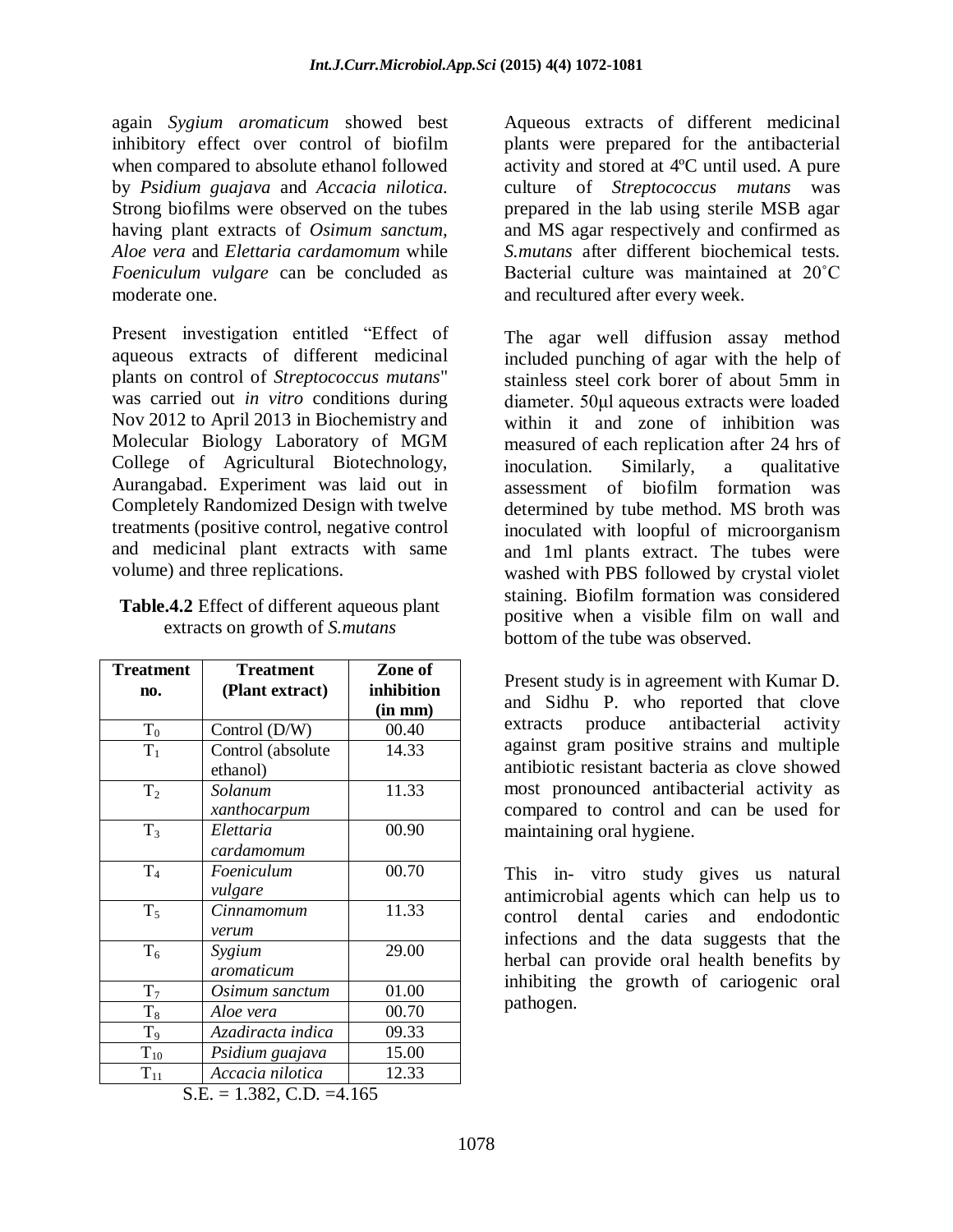## *Int.J.Curr.Microbiol.App.Sci* **(2015) 4(4) 1072-1081**

| Treatment no.  | <b>Treatment</b>  | Replication    | <b>Biofilm formation</b> |              |                |              |
|----------------|-------------------|----------------|--------------------------|--------------|----------------|--------------|
|                | (Plant extract)   | no.            | $\boldsymbol{0}$         | $\mathbf{1}$ | $\overline{2}$ | $\mathbf{3}$ |
| $T_0$          | Control(D/W)      | $\mathbf{1}$   |                          |              |                | $\sqrt{}$    |
|                |                   | $\overline{2}$ |                          |              |                | V            |
|                |                   | 3              |                          |              |                | $\sqrt{}$    |
| $\rm T_1$      | Control(absolute  | 1              | V                        |              |                |              |
|                | ethanol)          |                |                          |              |                |              |
|                |                   | $\mathfrak{2}$ | V                        |              |                |              |
|                |                   | $\overline{3}$ | $\sqrt{ }$               |              |                |              |
| $T_2$          | S. xanthocarpum   | $\mathbf{1}$   |                          |              | V              |              |
|                |                   | $\mathbf{2}$   |                          |              |                |              |
|                |                   | $\mathfrak{Z}$ |                          |              |                |              |
| $T_3$          | Elettaria         | $\mathbf{1}$   |                          |              |                | V            |
|                | cardamomum        |                |                          |              |                |              |
|                |                   | $\overline{2}$ |                          |              |                | V            |
|                |                   | $\overline{3}$ |                          |              |                |              |
| T <sub>4</sub> | Foeniculum        | 1              |                          |              | V              |              |
|                | vulgare           |                |                          |              |                |              |
|                |                   | $\overline{2}$ |                          |              | V              |              |
|                |                   | $\overline{3}$ |                          |              | $\sqrt{}$      |              |
| $\mathrm{T}_5$ | Cinnamomum        | $\mathbf{1}$   |                          |              | J              |              |
|                | verum             |                |                          |              |                |              |
|                |                   | $\mathbf{2}$   |                          |              |                |              |
|                |                   | $\mathfrak{Z}$ |                          |              |                |              |
| $\rm T_6$      | Sygium            | $\mathbf{1}$   | V                        |              |                |              |
|                | aromaticum        |                |                          |              |                |              |
|                |                   | $\overline{2}$ |                          |              |                |              |
|                |                   | $\overline{3}$ | $\sqrt{ }$               |              |                |              |
| $T_7$          | Osimum sanctum    | $\mathbf{1}$   |                          |              |                | V            |
|                |                   | $\sqrt{2}$     |                          |              |                | N            |
|                |                   | 3              |                          |              |                | V            |
| $T_8$          | Aloe vera         | 1              |                          |              |                | V            |
|                |                   | $\overline{2}$ |                          |              |                | V            |
|                |                   | $\mathfrak{Z}$ |                          |              |                | ٦            |
| $T_9$          | Azadiracta indica | T              |                          |              | V              |              |
|                |                   | $\overline{2}$ |                          |              | V              |              |
|                |                   | $\overline{3}$ |                          |              | $\sqrt{}$      |              |
| $T_{10}$       | Psidium guajava   | $\,1$          |                          | V            |                |              |
|                |                   | $\overline{2}$ |                          | V            |                |              |
|                |                   | $\overline{3}$ |                          | V            |                |              |
| $T_{11}$       | Accacia nilotica  | $\,1$          |                          | V            |                |              |
|                |                   | $\overline{2}$ |                          | $\sqrt{}$    |                |              |
|                |                   | $\overline{3}$ |                          | $\sqrt{}$    |                |              |

# **Table.4.3 Antibiofilm Assay**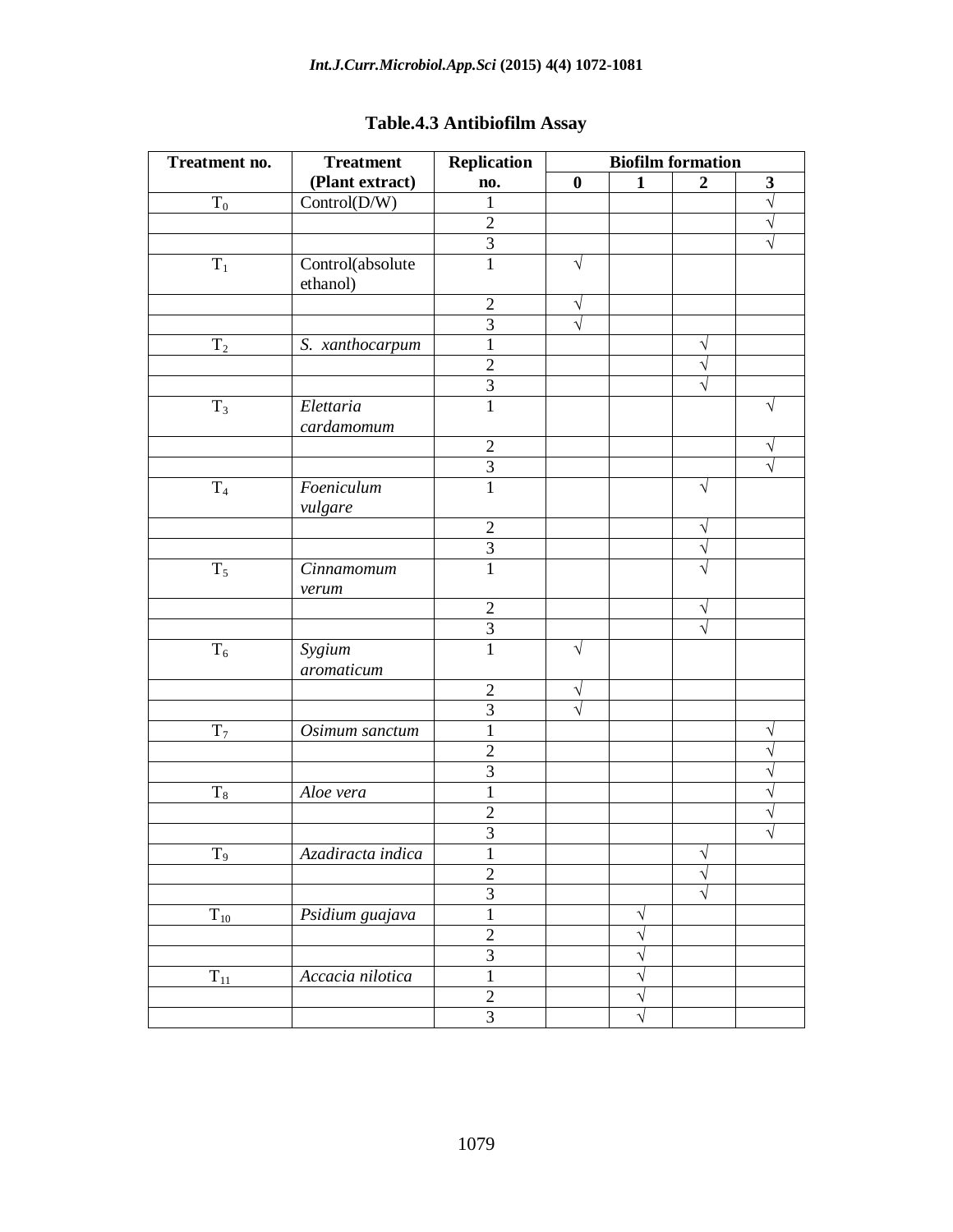- Clove extracts have the potential to inhibit the plaque inducing properties of *S. mutans* by affecting cell adhesion and glucosyltransferase activities which subsequently affect the caries inducing properties of bacteria and can help to reduce root canal microflora.
- Guava and Babool extracts should be used in oral health care products as their degree of effectiveness differs within a narrow range, making the two extracts equally effective to inhibit the growth of cariogenic pathogens without any side effect.

## **References**

- Annonymous 1997: Handbook of Microbiological Media, Atlas R.
- Annan G., Valladares R. and Cárdenas B. 1997. Mitis salivarius-bacitracin 10% sacarose agar for oral *streptococci* and *Streptococcus mutans* counts. Acta Odontol Latinoam 10(1):47-53.
- Biswas S. and Biswas I. 2011. Role of VltAB, an ABC transporter complex, in viologen tolerance in *Streptococcus mutans*. J. Antimicrobial agents and chemotherapy. 55 (4): 1460–1469
- Burne R. 1998. Oral streptococci... products of their environment. J. Dent. Res. 77: 445-452
- Clarke K. 1924. On the Bacterial Factor in the Ætiology of Dental Caries. British Journal of Experimental Pathology*.* 5: 141–147.
- Fani M. and Kohanteb J., 2011. Inhibitory activity of *Aloe vera* gel on some clinically isolated cariogenic and periodontopathic bacteria. J. Oral Science. 54(1):15-21
- Gold O., Jordan H. and Houte J. 1973. A selective medium for *Streptococcus mutans*. J. Archs. Oral Biology. 18: 1357-1364
- Hamada S. and Slade H. 1980. Biology, immunology, and cariogenicity of *Streptococcus mutans.* J. Microbiol. 44:331-384
- Ikeda T. and Sandham H. 1971. Prevalence of *Streptococcus mutans* on various tooth surfaces in negro children. Archives of Oral Biology*.*  16 (10): 1237–40
- Khan R., Islam B., Akram A., Shakil S., Ahmad A., Ali S. 2009. Antimicrobial activity of five herbal extracts against multi drug resistant strains of bacteria and fungus of clinical origin molecules. 14: 586-5
- Khanafari A., Porgham S. and Ebrahimi M. 2012. Investigation of probiotic chocolate effect on *Streptococcus mutans* growth inhibition. Jundishapur J Microbiology.5(4):590-597.
- Koga T., Asakawa H., Okahashi N. and Hamada S. 1986. Sucrose-dependent cell adherence and cariogenicity of serotype c *Streptococcus mutans*. J. Gen. Microbiol. 132, 2873-2883
- Köhler B., Birkhed D. and Olsson S. 1995. Acid production by human strains of *Streptococcus mutans* and *Streptococcus sobrinus*. Caries Res. 29:402- 406
- Kukreja B. and Dodwal V., 2012. Herbal Mouthwashes – a gift of Nature; International Journal of Pharma and Bio Sciences. 3(2):978-999
- Kumar D. and Sidhu P., 2003. The antimicrobial activity of *Azardirachta indica, Glycyrrhiza glabra, Cinnamum zeylanicum, Syzygium aromaticum, Accacia nilotica* on *Streptococcus mutans* - An *in Vitro* study. J. Endodontology, 27(1):1-8
- Kunze B., Reck M., Dötsch A., Lemme A., Schummer D., Irschik H., Steinmetz H. and Irene W., 2010. Damage of *Streptococcus mutans* biofilms by carolacton, a secondary